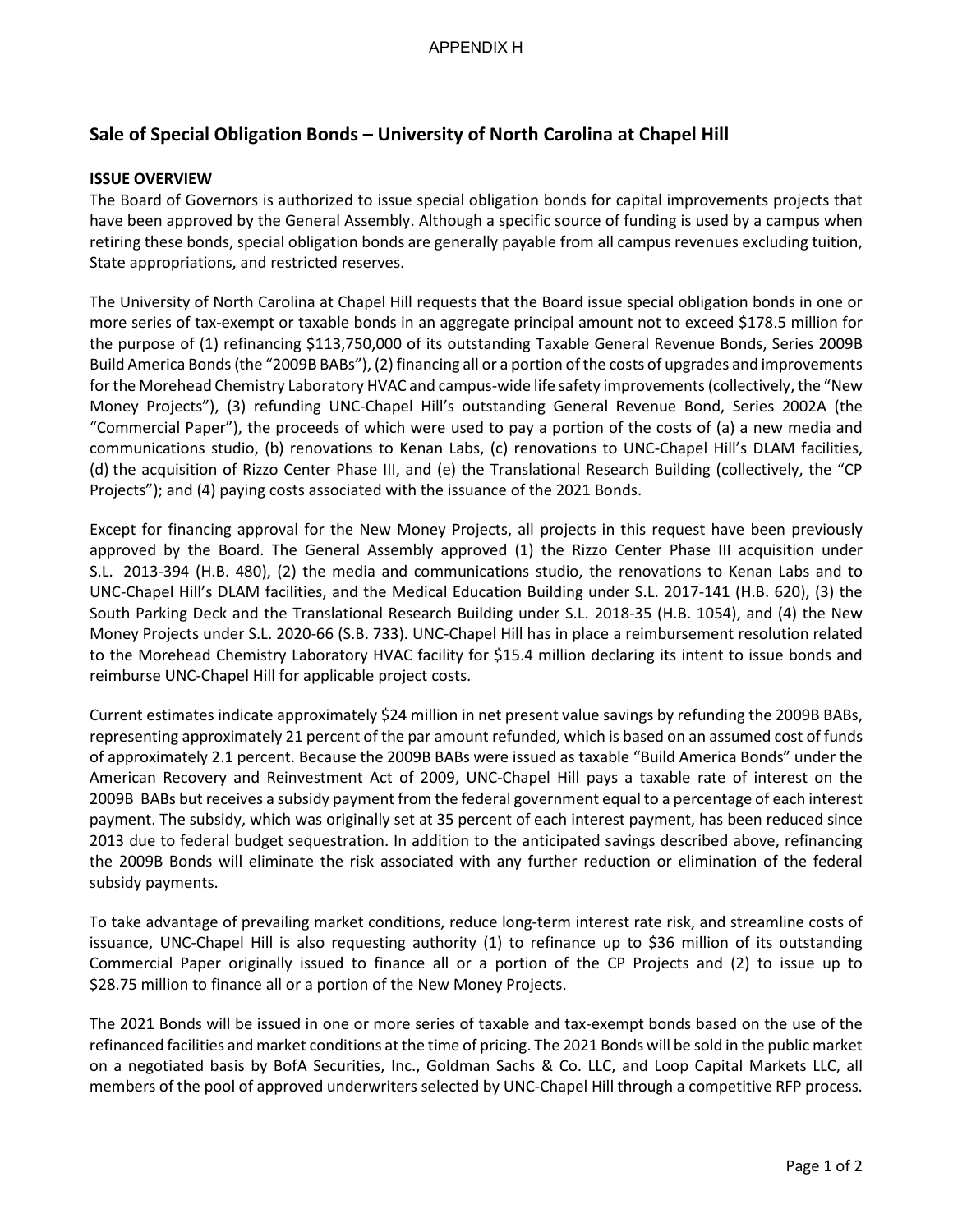Currently, UNC-Chapel Hill is rated "Aaa" with a stable outlook by Moody's Investors Service, "AAA" with a stable outlook by Standard & Poor's Global Ratings, and "AAA" with a stable outlook by Fitch Ratings. The transaction is not expected to have any impact on UNC-Chapel Hill's credit ratings.

Parker Poe Adams & Bernstein LLP is bond counsel, and First Tryon Advisors is the financial advisor.

### **RECOMMENDATION**

It is recommended that the president of the University, or his designee, be authorized to sell the special obligation bonds through the attached resolution.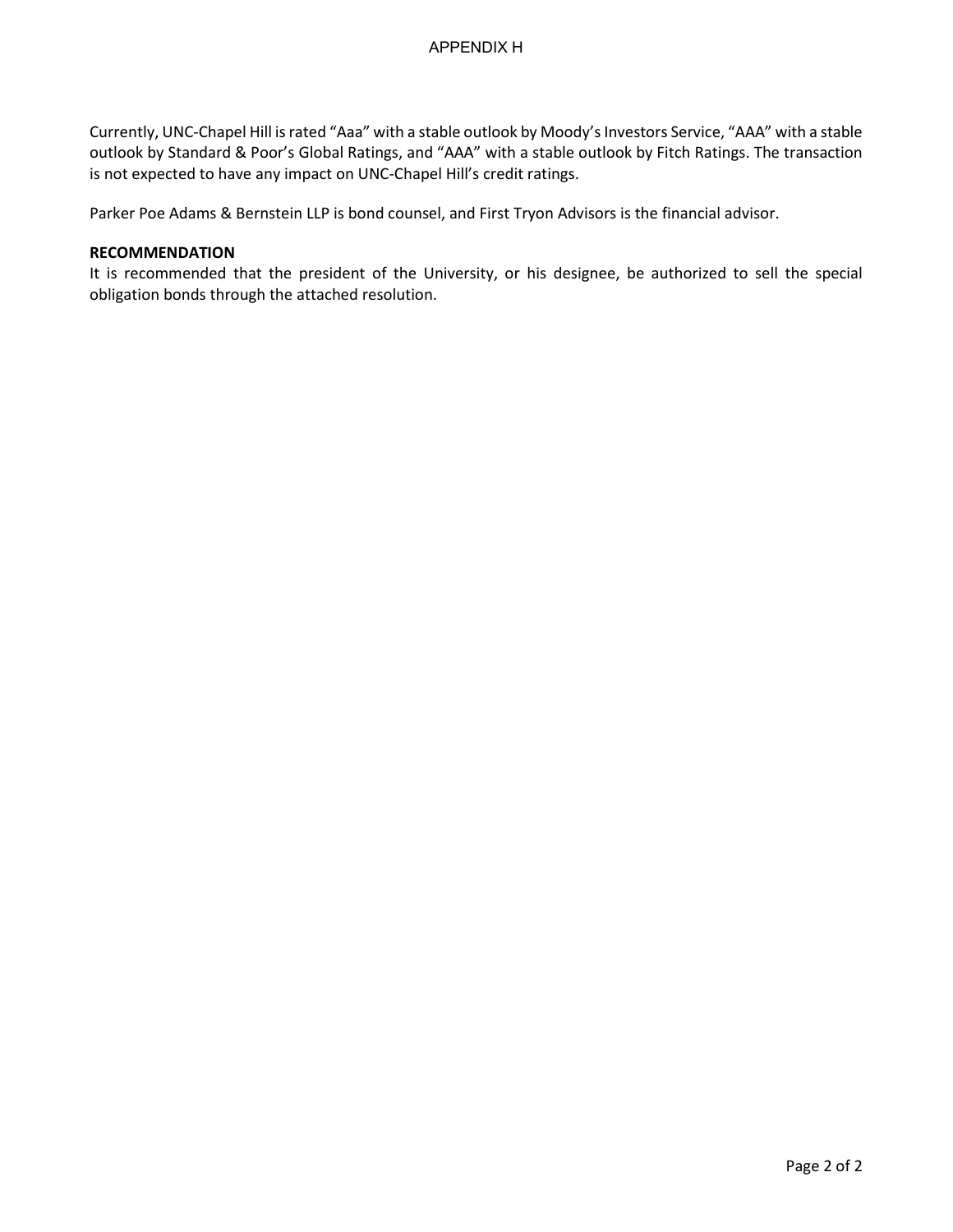# **RESOLUTION OF THE BOARD OF GOVERNORS OF THE UNIVERSITY OF NORTH CAROLINA SYSTEM AUTHORIZING THE ISSUANCE OF SPECIAL OBLIGATION BONDS TO REFINANCE SPECIAL OBLIGATION BOND PROJECTS FOR THE UNIVERSITY OF NORTH CAROLINA AT CHAPEL HILL**

*WHEREAS*, by Chapter 116 of the General Statutes of North Carolina, the Board of Governors (the *"Board"*) of the University of North Carolina System (the *"UNC System"*) is vested with general control and supervision of the constituent institutions of the UNC System; and

*WHEREAS,* the Board is authorized by Chapter 116D of the General Statutes of North Carolina (the *"Act"*) to issue, subject to the approval of the Director of the Budget, at one time or from time to time, (1) special obligation bonds of the Board for the purpose of paying all or any part of the cost of acquiring, constructing, or providing special obligation bond projects and (2) refunding bonds for the purpose of refunding any bonds by the Board under the Act or under any Article of Chapter 116 of the General Statutes of North Carolina, including the payment of any redemption premium on them and any interest accrued or to accrue to the date of redemption of the bonds refunded; and

*WHEREAS,* the University of North Carolina at Chapel Hill (*"UNC-Chapel Hill"*) and its financial advisor have advised the Board that it may be able to achieve debt service savings and reduce the risk of further cuts in federal subsidy payments by refunding the outstanding The University of North Carolina at Chapel Hill Taxable General Revenue Bonds (Build America Bonds), Series 2009B (the *"2009B Bonds"*) previously issued by the Board on behalf of UNC-Chapel Hill to finance and refinance various special obligation bond projects at UNC-Chapel Hill;

*WHEREAS*, UNC-Chapel Hill has advised the Board it would like to refund the outstanding The University of North Carolina at Chapel Hill General Revenue Bond, Series 2002A (the *"Commercial Paper Bonds"*) in order to provide long-term financing for the following special obligation bond projects all or a portion of which was financed with the outstanding Commercial Paper Bonds: (1) Rizzo Center Phase III Acquisition (authorized by S.L. 2013-394 of the 2013 Session Laws, (2) Media and Communications Studio (Athletics), DLAM Renovations (swing space for Berryhill Hall) & AAALAC Certification and Kenan Labs – Renovations to Labs 7A, 7B, 7C, 8B, & 8C for Applied Physics, each authorized by S.L. 2017-141 of the 2017 Session Laws and (3) Translational Research Building, authorized by S.L. 2018-35 of the 2018 Session Laws (collectively, the *"CP Projects"*);

*WHEREAS*, UNC-Chapel Hill has advised the Board that while it is in the market for the foregoing items, depending on market conditions, it would like to consider financing additional special obligation bond projects authorized by the General Assembly including Morehead Chemistry Laboratory HVAC Upgrades and Campus-Wide Life Safety Upgrades – Phase 1, each authorized by S.L. 2020-66 of the 2020 Session Laws (the *"2020 Bond Projects"*);

*WHEREAS*, to achieve the goals set forth above, the Board has determined to authorize the issuance of The University of North Carolina at Chapel Hill General Revenue Bonds (with appropriate descriptions and series designations) in one or more series (the *"Bonds"*) in an aggregate principal amount not to exceed \$178,500,000 to (1) refund all or a portion of the 2009B Bonds and the Commercial Paper Bonds (collectively, the *"Refunded Bonds"*), (2) finance the 2020 Bond Projects and (3) pay the costs of issuing the Bonds; and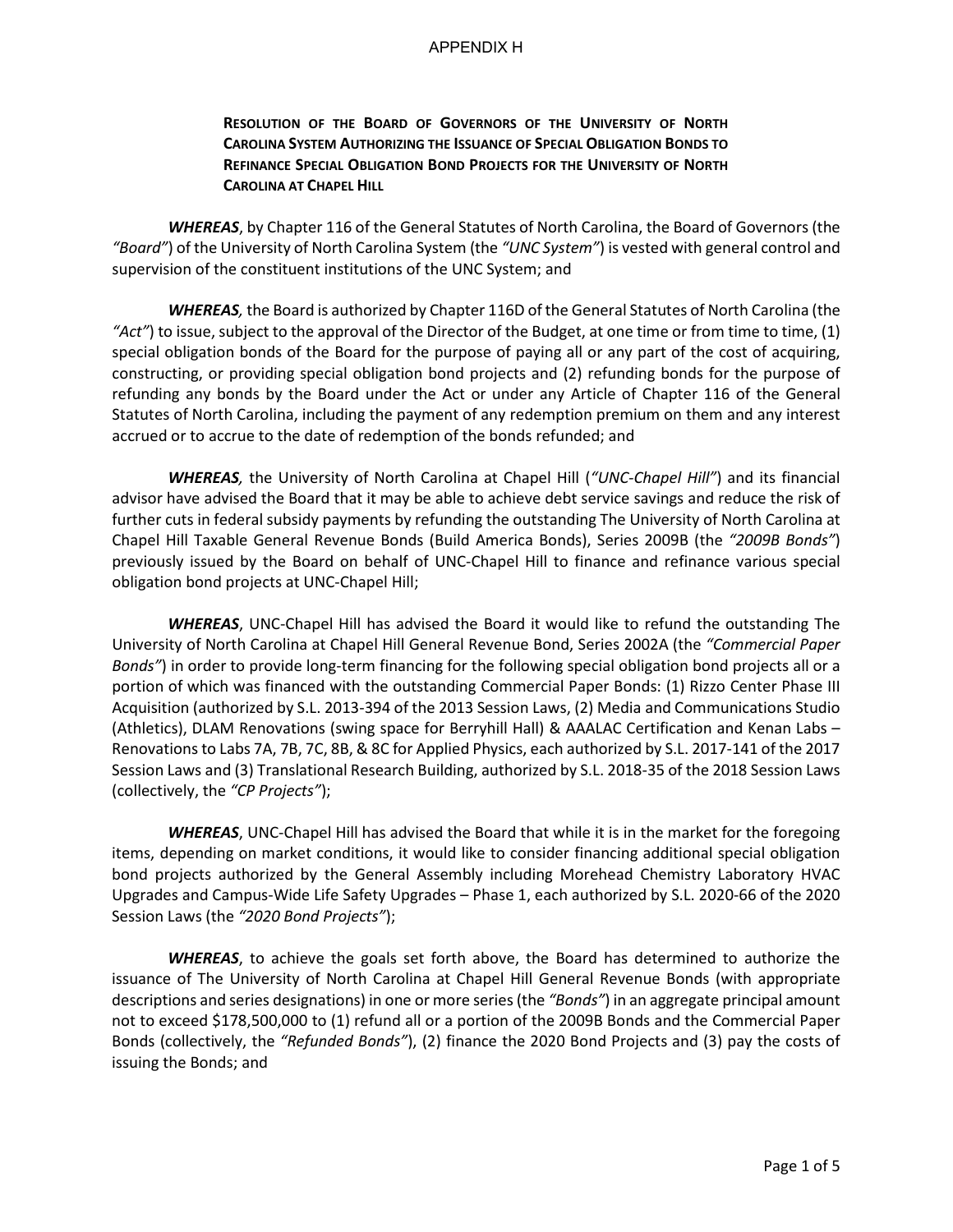*WHEREAS*, the Board has determined to issue the Bonds under the General Trust Indenture dated as of January 15, 2001 (the *"General Indenture"*) between the Board and The Bank of New York, the successor to which is The Bank of New York Mellon Trust Company, N.A., as trustee (the *"Trustee*"), and a Series Indenture, Number 18 (the *"Series Indenture"*) between the Board and the Trustee; and

*WHEREAS,* the Bonds and other obligations issued under the General Indenture are payable solely from any funds of UNC-Chapel Hill or the Board in each Fiscal Year remaining after satisfying obligations of UNC-Chapel Hill or the Board under a trust indenture, trust agreement or bond resolution providing for the issuance of debt of the Board with respect to UNC-Chapel Hill as of the date of the General Indenture, including Unrestricted General Fund balances and Unrestricted Quasi-Endowment Fund balances shown as such on the UNC-Chapel Hill financial statements, but excluding (1) appropriations by the General Assembly of the State from the State General Fund, (2) tuition payments by UNC-Chapel Hill students, (3) funds whose purpose has been restricted by the gift, grant or payee thereof and (4) revenues generated by Special Facilities (as defined in the General Indenture) (the *"Available Funds"*); and

*WHEREAS,* BofA Securities, Inc., Goldman Sachs & Co. LLC and Loop Capital Markets LLC (the *"Underwriters"*) will agree to purchase all of the Bonds pursuant to the terms of a bond purchase agreement (the *"Purchase Agreement"*) between the Board and the Underwriters; and

*WHEREAS,* there have been made available to the Board forms of the following documents (the *"Board Documents"*), which the Board proposes to approve, ratify, execute and deliver, as applicable, to effectuate the financing:

- 1. the General Indenture;
- 2. the Series Indenture;
- 3. the Purchase Agreement;
- 4. the Preliminary Official Statement (the *"Preliminary Official Statement"*) relating to the Bonds, which after the inclusion of certain pricing and other information will become the final Official Statement (the *"Official Statement"*) relating to the Bonds; and
- 5. the Bonds in the form set forth in the Series Indenture; and

*WHEREAS*, the issuance of the Bonds does not directly or indirectly or contingently obligate the State or any agency or political subdivision of the State to levy or to pledge any taxes to pay the cost, in whole or in part, of the Bonds in compliance with Section 116D-23 of the Act;

## *NOW, THEREFORE, BE IT RESOLVED* by the Board as follows:

Section 1. *Authorization of Bonds.* That the Board hereby authorizes the issuance of the Bonds under the General Indenture and the Series Indenture as follows:

(1) in an aggregate principal amount not to exceed \$113,750,000 to pay the costs of refunding the 2009B Bonds and the costs of issuance of the Bonds related thereto;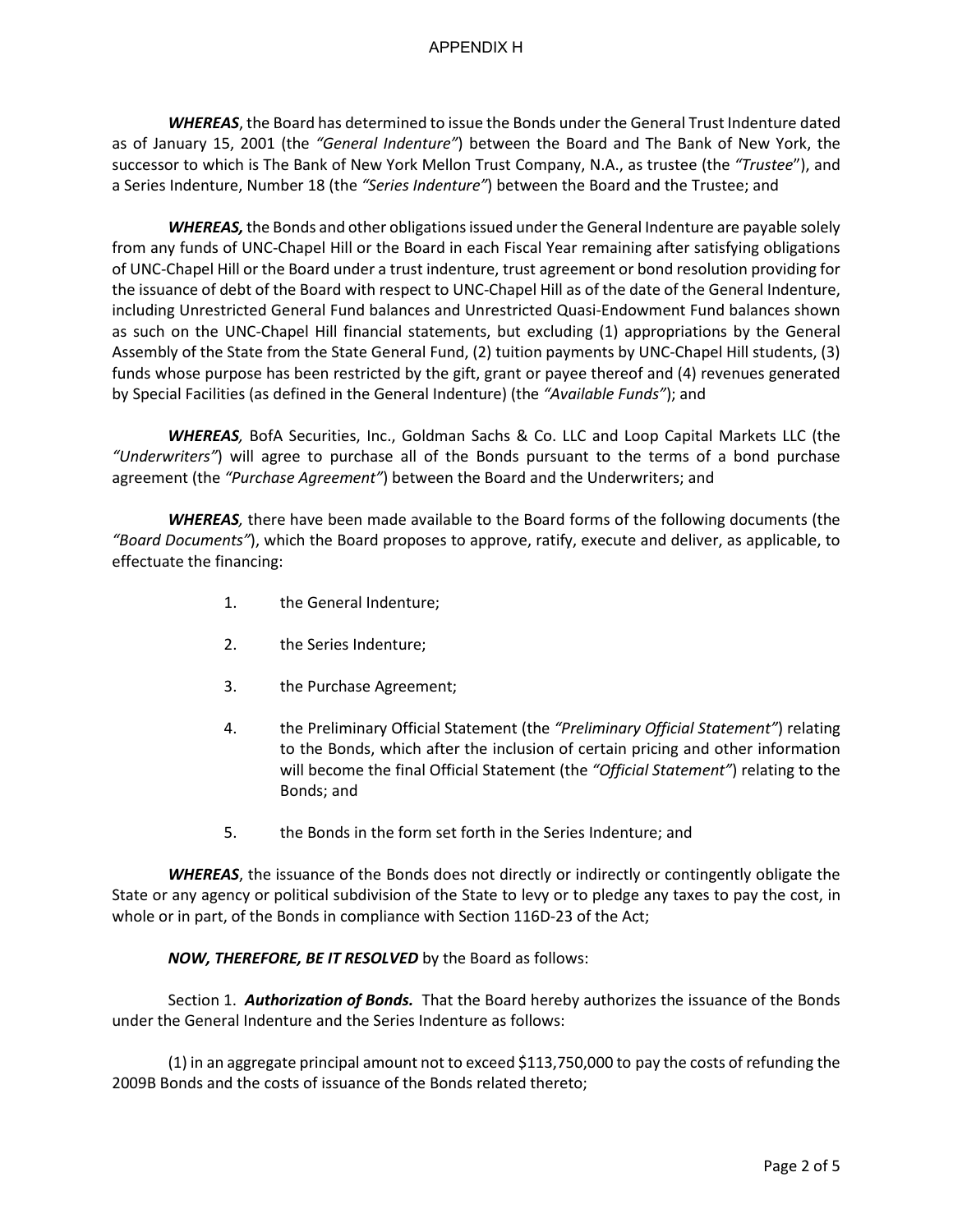(2) in an aggregate principal amount not to exceed \$36,000,000 to pay the costs of refunding the Commercial Paper Bonds and the costs of issuance of the Bonds related thereto; and

(3) in an aggregate principal amount not to exceed \$28,750,000 to pay the costs of the 2020 Bond Projects and the costs of issuance of the Bonds related thereto.

The maximum principal amount of Bonds to be issued related to the refunding of the Commercial Paper Bonds and financing of the 2020 Bond Projects may also include an additional 5% of the amounts specified above to pay additional issuance expenses and other related costs. The Bonds may be issued in one or more series of bonds in any combination of tax-exempt and taxable bonds for any or all of the purposes set forth herein, as the Senior Vice President for Finance and Administration and CFO of the UNC System (the *"SVP-Finance"*), or her designee, in consultation with the appropriate officers at UNC-Chapel Hill, determine to be in UNC-Chapel Hill's best interest to achieve the goals set forth herein.

Section 2. *Sufficiency of Available Funds.* That the Board hereby finds that sufficient Available Funds are available to pay the principal of and interest on the Bonds and to provide for the maintenance and operation of the facilities at UNC-Chapel Hill to the extent required under the General Indenture.

Section 3. *Selection of Financing Team Members.* That the Board authorizes the SVP-Finance and the Vice Chancellor for Finance and Operations of UNC-Chapel Hill to select any professionals necessary to undertake the financing as contemplated in this Resolution.

Section 4. *Authorization of Board Documents.* That the form and content of the Board Documents be and the same hereby are in all respects authorized, approved and confirmed, and the Chairman of the Board, the President of the UNC System, the SVP-Finance, the Secretary and the Assistant Secretary of the Board and the Secretary of the UNC System, or anyone acting in an interim capacity, individually and collectively (the *"Authorized Officers"*), be and they hereby are each authorized, empowered and directed to execute and deliver the Board Documents for and on behalf of the Board, including necessary counterparts, in substantially the form and content presented to the Board, but with such changes, modifications, additions or deletions therein as to them seem necessary, desirable or appropriate, their execution thereof to constitute conclusive evidence of the Board's approval of any and all such changes, modifications, additions or deletions therein, and that from and after the execution and delivery of the Board Documents, the Authorized Officers are each hereby authorized, empowered and directed to do all such acts and things and to execute all such documents as may be necessary to carry out and comply with the provisions of the Board Documents as executed.

Section 5. *Authorization of Purchase Agreement.* That the Chairman of the Board, the President of the UNC System and the SVP-Finance, individually or collectively, be and they hereby are each authorized, empowered and directed to execute and deliver the Purchase Agreement for and on behalf of the Board, including necessary counterparts, in a form and substance consistent with the terms of this Resolution and that from and after the execution and delivery of the Purchase Agreement, the Authorized Officers are each hereby authorized, empowered and directed to do all such acts and things and to execute all such documents as may be necessary to carry out and comply with the provisions of the Purchase Agreement as executed.

Section 6. **Authorization of Preliminary Official Statement and Official Statement.** That the form, terms and content of the Preliminary Official Statement be and the same hereby are in all respects authorized, approved and confirmed, and the use of the Preliminary Official Statement by the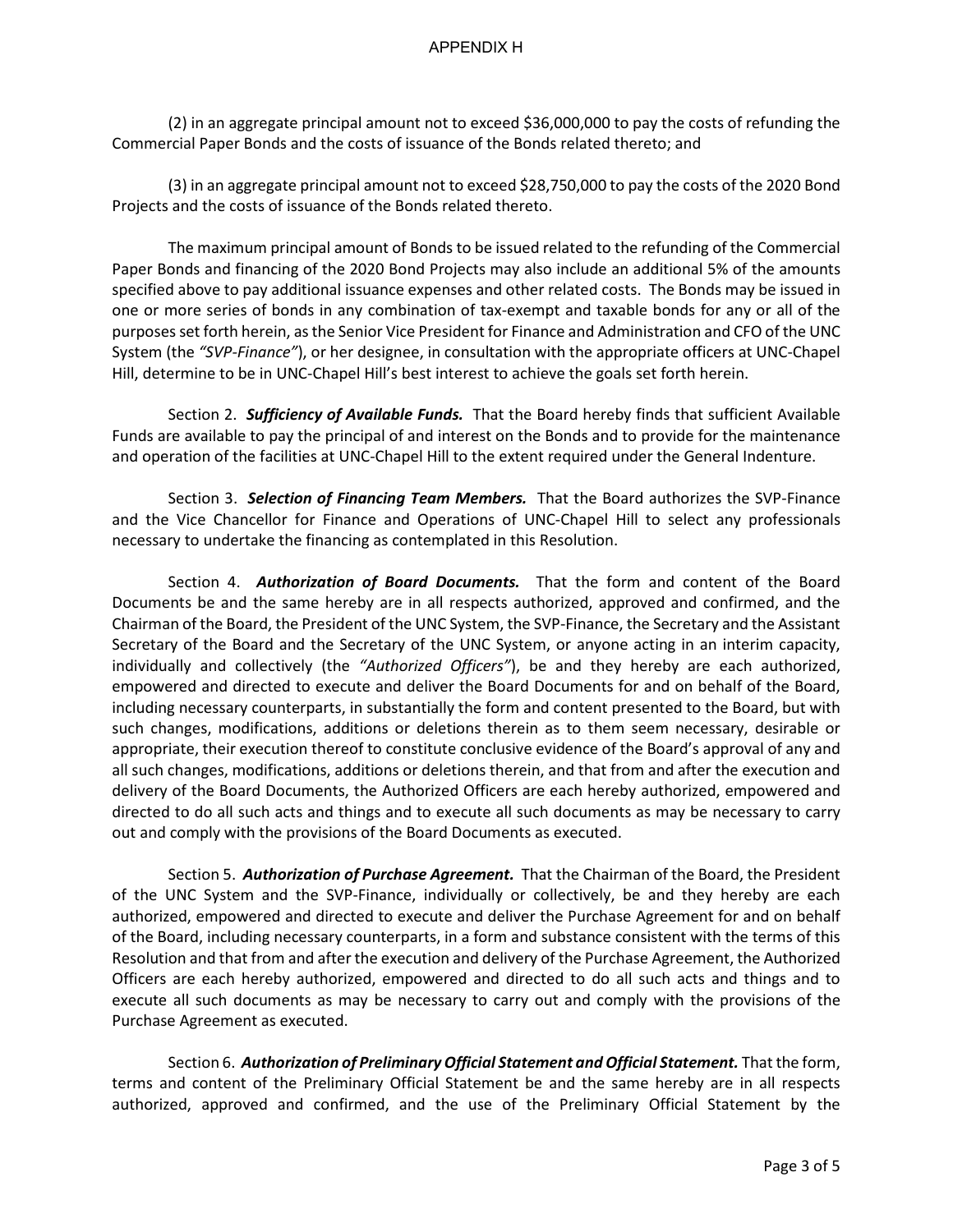Underwriters in connection with the sale of the Bonds is hereby in all respects authorized, approved, ratified and confirmed. The President of the UNC System and the SVP-Finance, or their respective designees, individually or collectively, be and they hereby are each authorized, empowered and directed to deliver the Official Statement for and on behalf of the Board in substantially the form and content of the Preliminary Official Statement presented to the Board, but with such changes, modifications, additions or deletions therein as to them seem necessary, desirable or appropriate, their execution of the Purchase Agreement to constitute conclusive evidence of the Board's approval of any and all such changes, modifications, additions or deletions therein, and the use of the Preliminary Official Statement and the Official Statement by the Underwriters in connection with the sale of the Bonds to investors is hereby authorized, approved and confirmed.

Section 7. *Commercial Paper Bond and other Available Funds for the 2020 Bond Projects.* If it is determined not to issue the Bonds to complete any or all of the 2020 Bond Projects, the Board hereby (a) approves and ratifies the use of the proceeds from the issuance of new Commercial Paper Bonds and the use of other Available Funds, or any combination thereof, in order to finance and pay the costs of the 2020 Bond Projects and (b) finds that sufficient Available Funds are available to pay the principal of and interest on the Commercial Paper Bonds for the 2020 Bond Projects, if issued, and to provide for the maintenance and operation of the facilities at UNC-Chapel Hill to the extent required under the General Indenture.

Section 8. *General Authority.* From and after the execution and delivery of the documents hereinabove authorized, the Authorized Officers are each hereby authorized, empowered and directed to do all such acts and things and to execute all such documents as may be necessary to carry out and comply with the provisions of said documents as executed, and are further authorized to take any and all further actions to execute and deliver any and all other documents as may be necessary to the issuance and ongoing administration of the Bonds, and otherwise contemplated by this Resolution. Any provision in this Resolution that authorizes more than one Authorized Officer to take certain actions shall be read to permit such Authorized Officers to take the authorized actions either individually or collectively. The Chancellor and the Vice Chancellor for Finance and Operations at UNC-Chapel Hill, or their respective designees, individually or collectively, are hereby authorized to execute and deliver all documents and take such actions as may be necessary to the issuance and on-going administration of the Bonds, and otherwise contemplated by this Resolution on behalf of UNC-Chapel Hill.

Section 9. *Conflicting Provisions.* All resolutions or parts thereof of the Board in conflict with the provisions herein contained are, to the extent of such conflict, hereby superseded and repealed.

Section 10. *Effective Date.* This Resolution is effective immediately on the date of its adoption.

 *PASSED, ADOPTED, AND APPROVED* this 27th day of May, 2021.